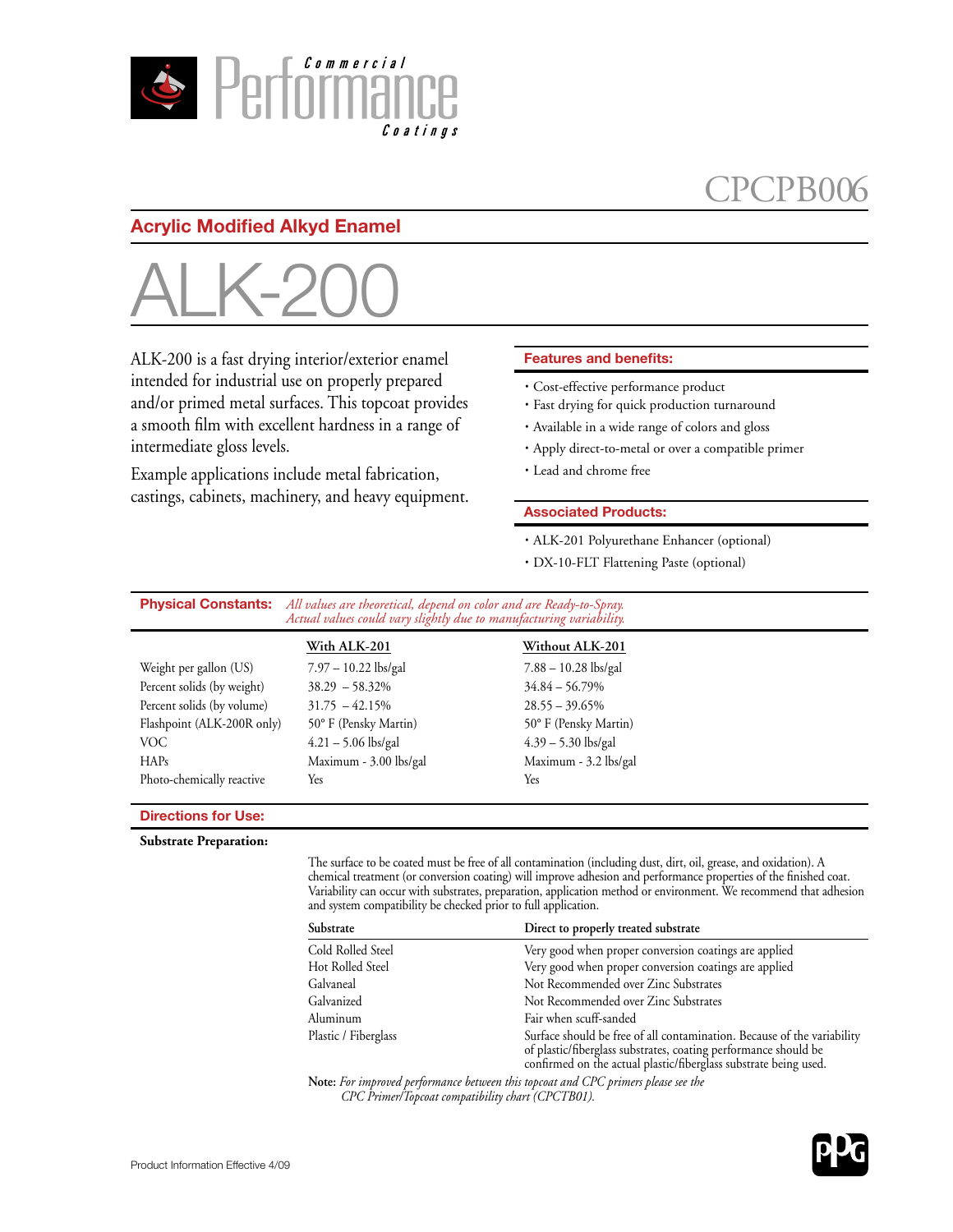# ALK-200

### **Directions for Use (continued)**

**Mix Directions:** 

|                               |  | <b>Blend Ratio:</b>                                                                                                                                      | With ALK-201                                                                                                                                                                        | Without ALK-201                                                                                                                                                                                                                                                                                        |
|-------------------------------|--|----------------------------------------------------------------------------------------------------------------------------------------------------------|-------------------------------------------------------------------------------------------------------------------------------------------------------------------------------------|--------------------------------------------------------------------------------------------------------------------------------------------------------------------------------------------------------------------------------------------------------------------------------------------------------|
|                               |  |                                                                                                                                                          | 15:1                                                                                                                                                                                | Ready-to-Spray                                                                                                                                                                                                                                                                                         |
|                               |  | Pot Life $@ 77$ °F:                                                                                                                                      | 10 hours                                                                                                                                                                            | N/A                                                                                                                                                                                                                                                                                                    |
|                               |  | Spray Viscosity Range:                                                                                                                                   | #2 EZ Zahn - 25 – 35 seconds                                                                                                                                                        |                                                                                                                                                                                                                                                                                                        |
|                               |  | Reducers:                                                                                                                                                | 10% or less of Xylene (Q80), Aromatic 100 (Q50), or MAK (Q70)                                                                                                                       |                                                                                                                                                                                                                                                                                                        |
|                               |  | Unopened Shelf Life:<br>(each component)                                                                                                                 |                                                                                                                                                                                     | 2 years                                                                                                                                                                                                                                                                                                |
| <b>Application Equipment:</b> |  |                                                                                                                                                          |                                                                                                                                                                                     |                                                                                                                                                                                                                                                                                                        |
|                               |  | Conventional:<br>Conventional on Pressure Pot:<br>HVLP:<br>HVLP on Pressure Pot:<br>Airless:<br>Air-Assistd Airless:<br>Brush or Roll:<br>Electrostatic: | Not recommended<br>Not recommended<br>Not recommended<br>and wrap.                                                                                                                  | $1.3 - 1.6$ mm needle/nozzle with 45-60 psi at the gun<br>$1.0 - 1.2$ mm needle/nozzle with 45-60 psi at the gun<br>1.3 - 1.5 mm needle/nozzle with 10 psi output at the gun<br>$1.0 - 1.2$ mm needle/nozzle with 10 psi output at the gun<br>Addition of 5% MAK (Q70) will help pattern, atomization, |
| <b>Application:</b>           |  | Apply:<br>Recommended Wet Film Build:<br>Recommended Dry Film Build:<br>Coverage (varies by color):                                                      | 2 full wet coats<br>Flash 5 – 10 minutes between coats (if needed)<br>$2.8 - 3.3$ mils (range)<br>$1.5 - 2.0$ mils (range)<br>526 - 677 sq. ft. at 1.0 mil dry film per U.S. gallon |                                                                                                                                                                                                                                                                                                        |
| Dry Times:                    |  | Air Dry @ 77°F 50% RH:<br>Dry to Touch<br>Dry to Handle<br>Recoat                                                                                        | With ALK-201<br>2 hours<br>3 hours*<br>3 hours to 4 days                                                                                                                            | Without ALK-201<br>$15 - 30$ minutes<br>$1$ hour*<br>Before 6 hours or<br>after 30 hours to 4 days**                                                                                                                                                                                                   |
|                               |  | Force Dry:                                                                                                                                               | Allow 10 minutes air dry before baking to prevent<br>solvent popping<br>30 minutes @ 180°F / 82°C                                                                                   |                                                                                                                                                                                                                                                                                                        |
|                               |  | color selection, temperature, humidity and degree of air movement.                                                                                       |                                                                                                                                                                                     | * Paint film is not fully cured for 7 days. Drying time listed may vary, depending upon film build,<br>** IMPORTANT! If this product is recoated between 6 and 30 hours, lifting of the previous finish                                                                                                |

*\*\** **IMPORTANT!** *If this product is recoated between 6 and 30 hours, lifting of the previous finish*  will occur. Before 6 hours, the coating is adequately solubilized to prevent lifting, while after<br>30 hours to 4 days, the cure has progressed to a point where solvent resistance is achieved.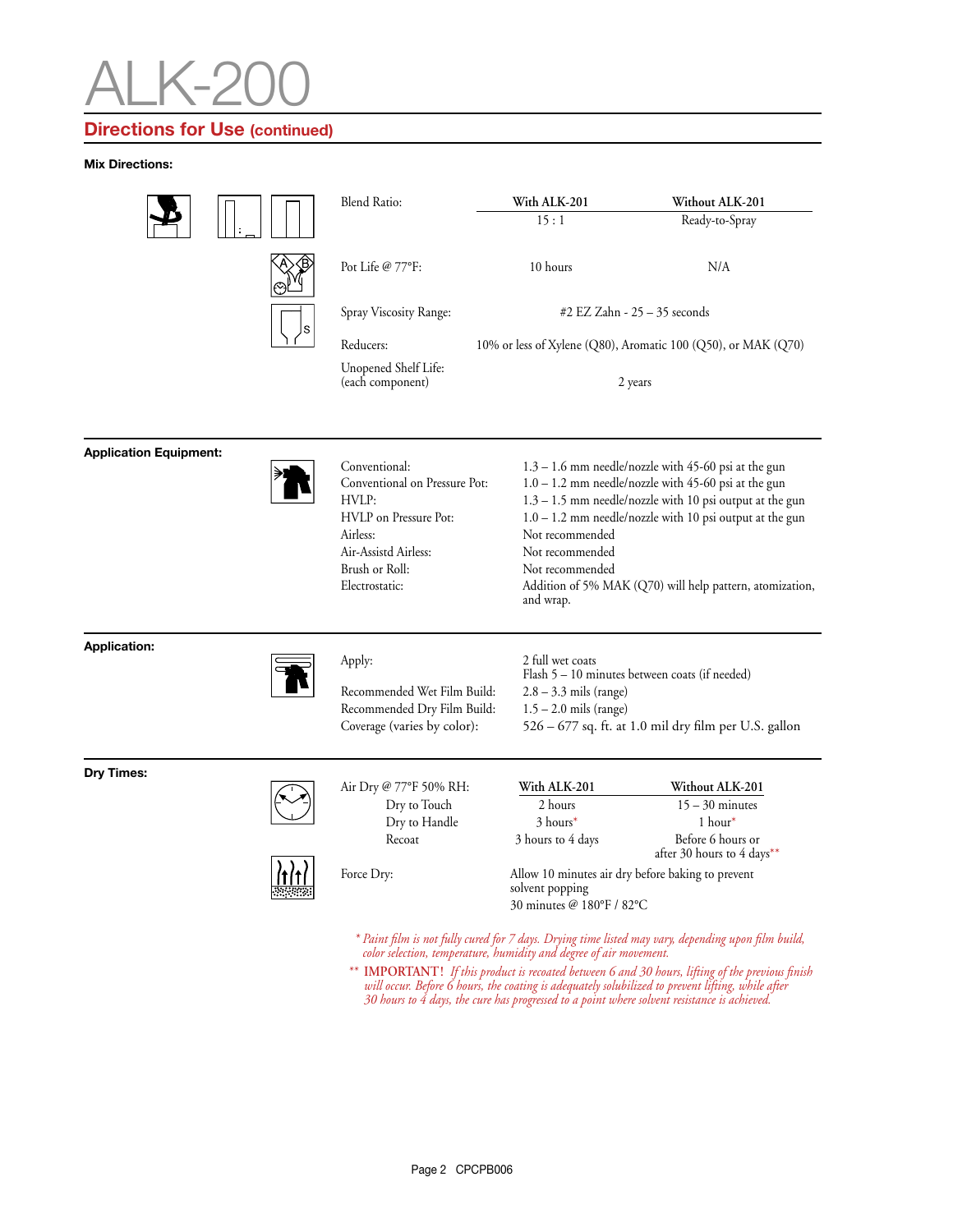# ALK-200

### **Technical Data\***

#### **Performance Properties:**

| Test                                      | <b>ASTM</b> Method | With ALK-201  | Without ALK-201 |
|-------------------------------------------|--------------------|---------------|-----------------|
| Pencil Hardness                           | D <sub>3363</sub>  | $F - H$       | $HB - H$        |
| Mandrel                                   | D <sub>522</sub>   | <b>PASS</b>   | <b>PASS</b>     |
| Chip Resistance                           | D3170              |               | $5 - 6$         |
| Gloss - $60^{\circ**}$                    | D523               | $89 - 91$     | $85 - 89$       |
| Adhesion                                  | D3359              | 4B            | $3B - 4B$       |
| In Service Temperature Limit <sup>+</sup> |                    | $240^\circ F$ | $200^{\circ}F$  |

\*\**Gloss levels can be adjusted using DX-10-FLT to achieve intermediate gloss levels.*

† *As you approach the In Service Temperature Limit, depending on the pigmentation, the color may change, but the film integrity will be maintained until the limit is reached*.

#### **Chemical Resistance:**

| <b>Chemical ASTM D1308</b>     | With ALK-201                  | Without ALK-201              |  |
|--------------------------------|-------------------------------|------------------------------|--|
| Toluene                        | Slight Stain and Wrinkle      | Extreme Wrinkle              |  |
| 10% NaOH (Sodium Hydroxide)    | Pass                          | Stain, Wrinkle, Color Change |  |
| 10% HCl (Hydrochloric acid)    | Pass                          | Pass                         |  |
| 10% $H_2SO_4$ (Sulphuric acid) | Pass                          | Pass                         |  |
| Gasoline                       | Slight Stain and Color Change | Slight Stain and Wrinkle     |  |
| Isopropanol                    | Slight Stain                  | Slight Stain                 |  |
| Water                          | Pass                          | Pass                         |  |

#### **Weather Resistance:**

|                            | <b>ASTM</b> Method        | With ALK-201 | Without ALK-201 |
|----------------------------|---------------------------|--------------|-----------------|
| Salt Spray - 100 hours     | B117                      |              |                 |
| Corrosion Creep            | D <sub>1654</sub><br>None |              | None            |
| <b>Scribe Blisters</b>     | D714<br>8D                |              | None            |
| Face Blisters              | D714                      | None         | None            |
| Adhesion                   | D3359 Method A            | $4A - 5A$    | 5A              |
| Humidity - 100 hours       | D2247                     |              |                 |
| 5 Minute Recovery Adhesion | D3359 Method B            | $4B - 5B$    | $3B - 4B$       |
| 1 Hour Recovery Adhesion   | D3359 Method B            | 4B           | 3B              |
| 24 Hour Recovery Adhesion  | D3359 Method B            | 5B           | $3B - 4B$       |
| QUV-UVA: 60° angle         | D4587                     |              |                 |
| 200 hour retention         | D <sub>523</sub>          | 100%         | $91 - 100\%$    |
| 500 hour retention         | D <sub>523</sub>          | $98 - 100\%$ | $86 - 100\%$    |
| QUV-UVB: 60° angle         | D4587                     |              |                 |
| 200 hour retention         | D523                      | $95 - 100\%$ | $91 - 99\%$     |

All tests results assume proper cure and preparation of test substrates. Unless otherwise stated, all results were obtained spraying product direct to metal on Bonderite 1000.

\* The application and performance property data above are believed to be reliable based on laboratory findings. It is for the buyer to satisfy itself on the suitability of the product for its particular use. Variation in environment, procedures of use, or extrapolation of data may cause unsatisfactory results.

| Miscellaneous:                        | <b>Gloss Level</b> | $ALK-200 - % by Volume$ | $DX-10-FLT - % by Volume$ |
|---------------------------------------|--------------------|-------------------------|---------------------------|
| Flattening ALK-200<br>using DX-10-FLT | <b>Full Gloss</b>  | 100                     |                           |
|                                       | Semi-gloss         |                         |                           |
|                                       | Satin              |                         |                           |
|                                       | Eggshell           | 78                      | $\sim$                    |
|                                       | Flat               | 74                      |                           |

 **This product should not be applied directly to Zinc surfaces**